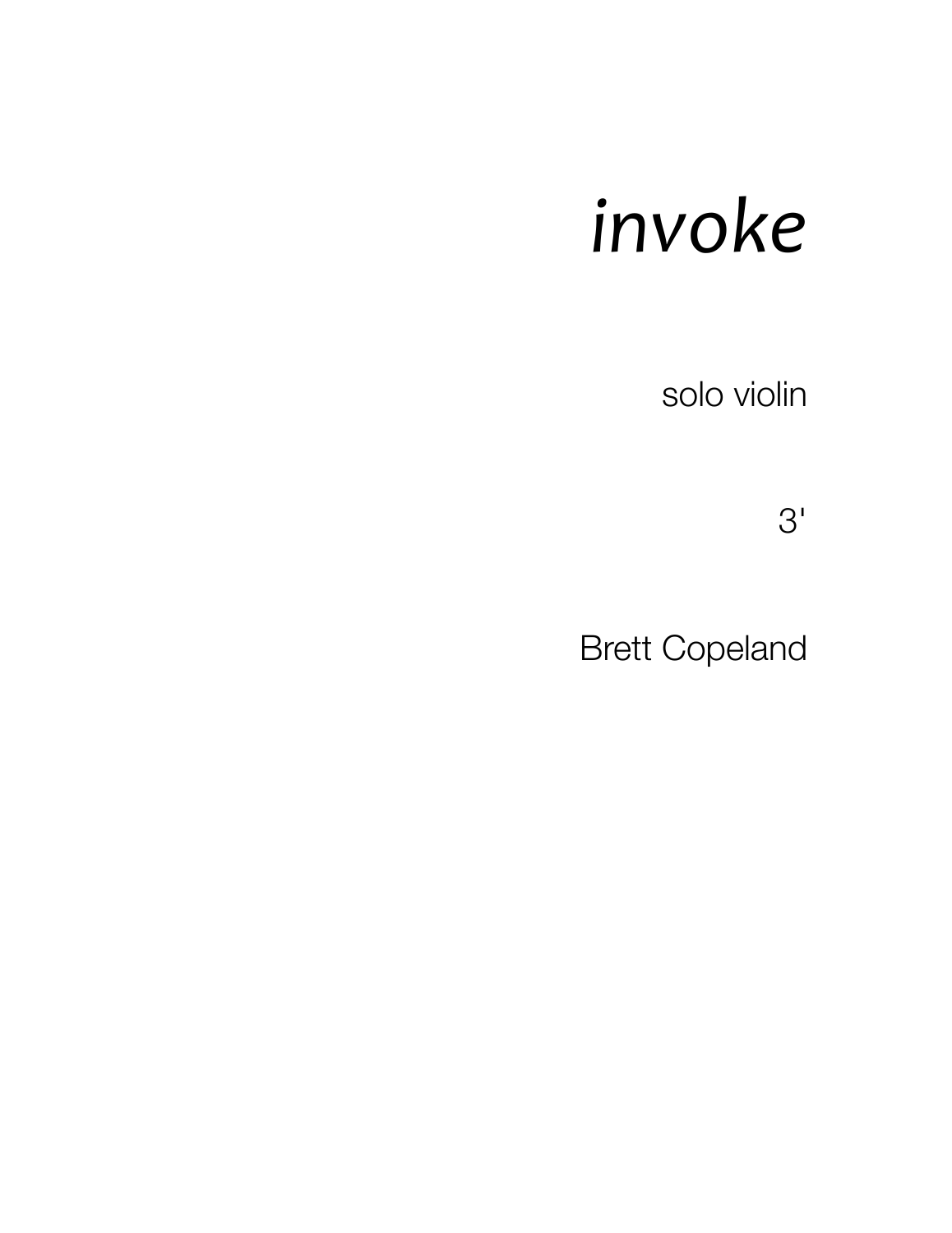invoke Brett Copeland solo violin 2015 3 minutes ASCAP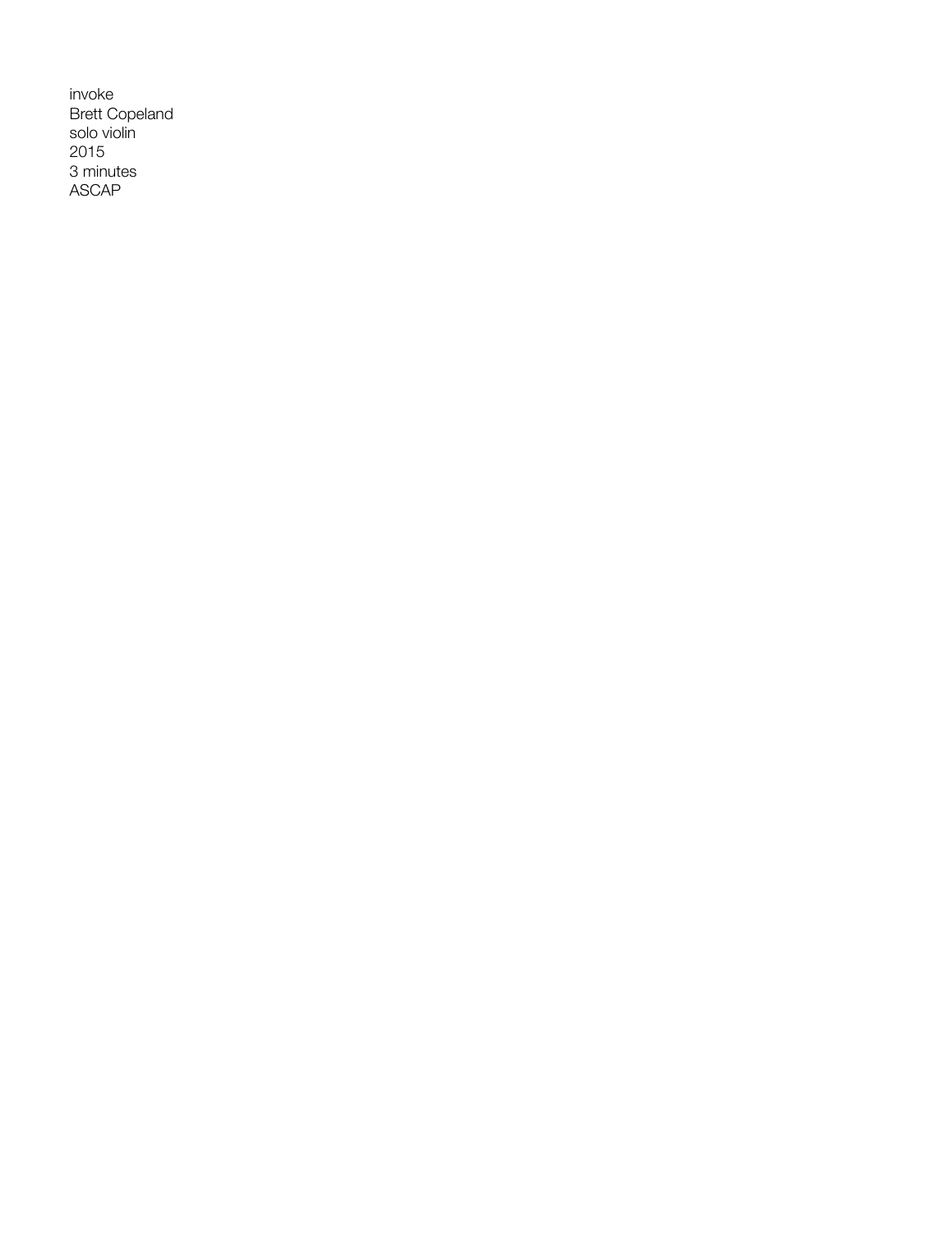## Performance Notes



Articulate notated pitch, then slide in the direction indicated as far as possible while going to niente.

Unmeasured tremolo. Tremolo for the desired duration without definite sense of rhythm.



Gradually shift between sul ponitcello and ordinario while bowing.



Bounce the wood of the bow near the bridge.



Slide the finger down to the next note and re-articulate the new pitch.



Artificial harmonics notation. Stop the regularly notated pitch while placing a finger on the node notated with the diamond head. The pitch in parenthesis is the desired harmonic pitch.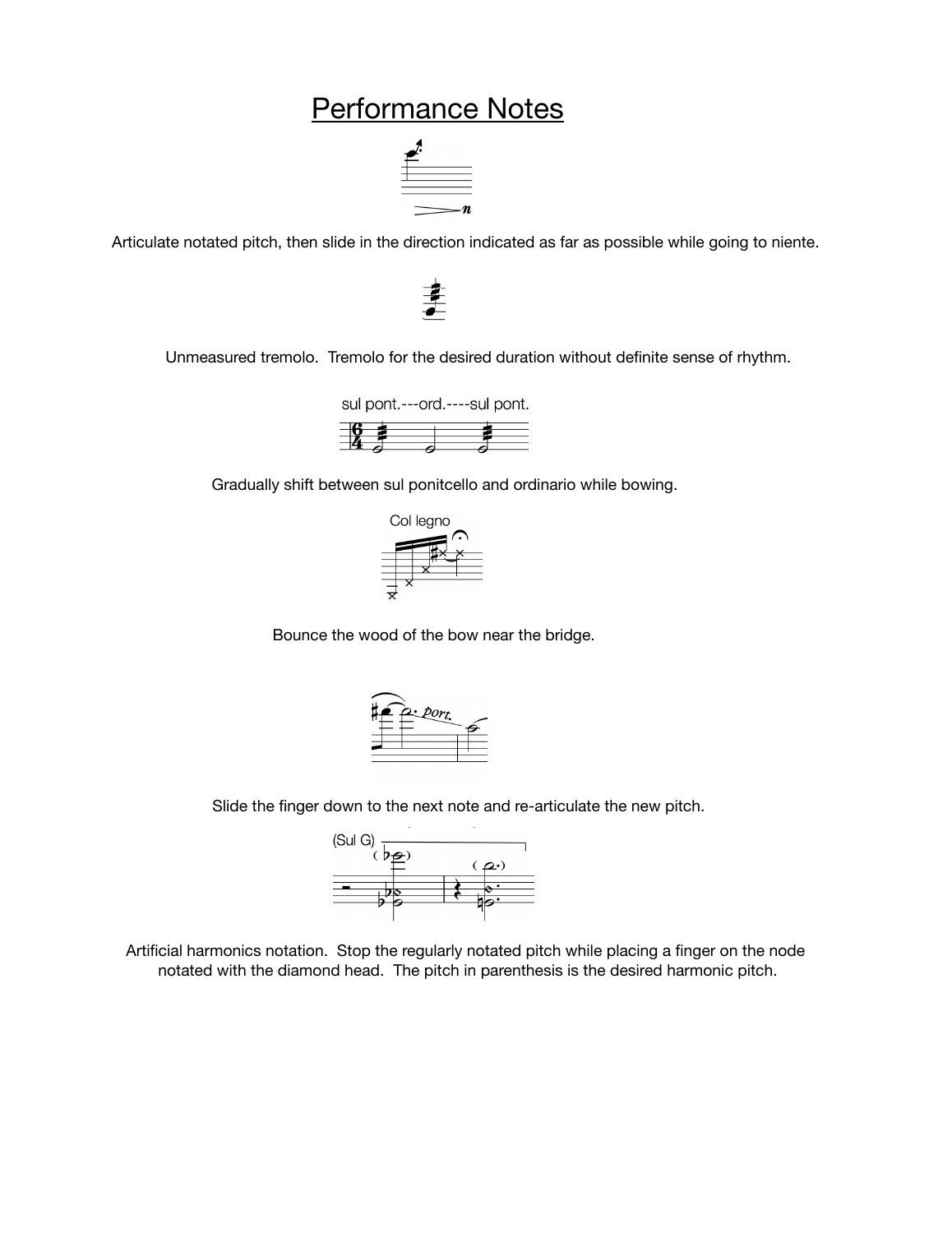Violin

*for Nina Kim* invoke

Brett Copeland (ASCAP)



















Copyright © 2015 Brett-Copeland-Music All Rights Reserved.